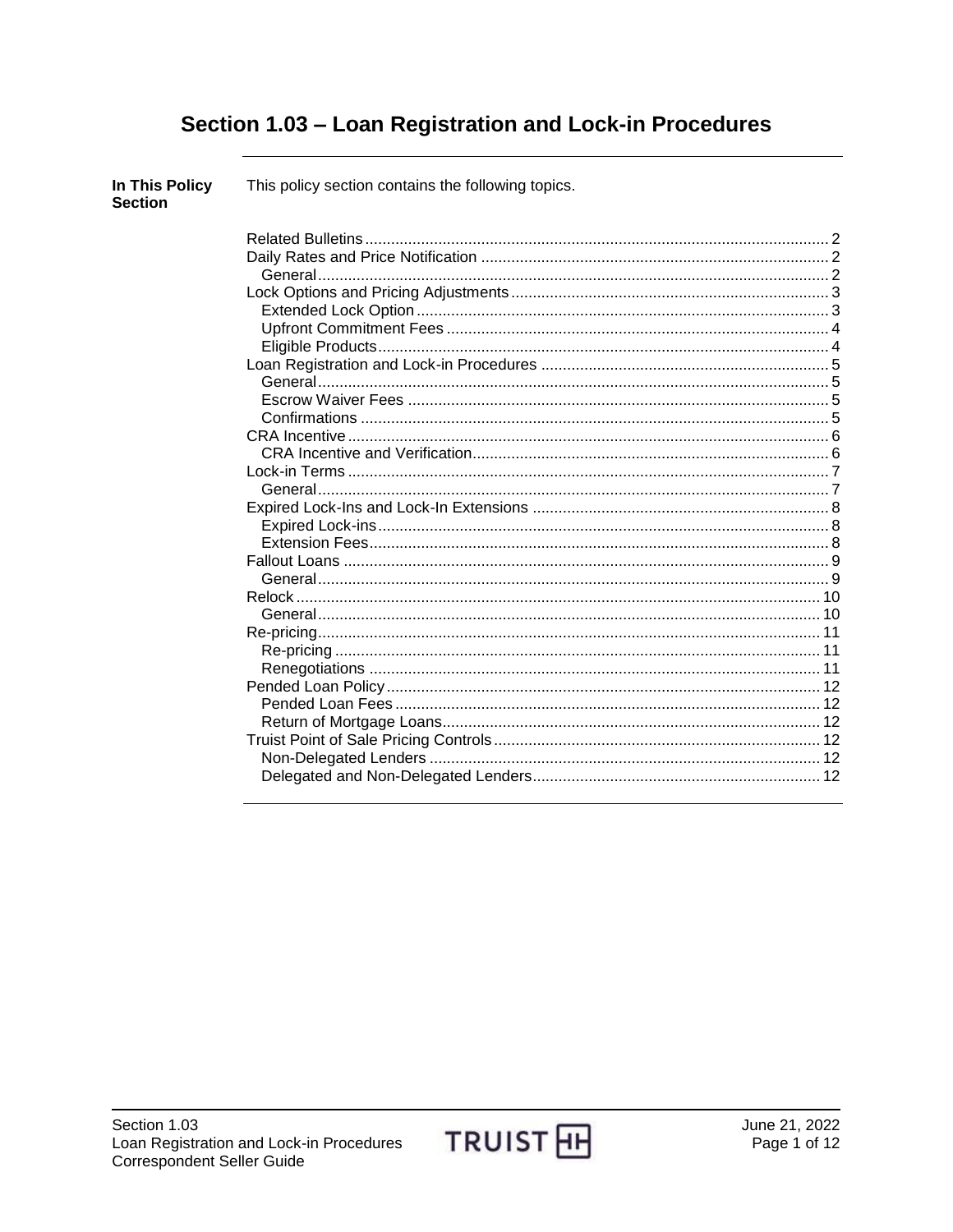## <span id="page-1-0"></span>**Related Bulletins**

**General** Related bulletins are provided below in PDF format. To view the list of published bulletins, select the applicable year below.

- [2022](http://www.truistsellerguide.com/manual/cor/bulletins/Related%20Bulletins/2022/CLoanReg2022.pdf)
- [2021](http://www.truistsellerguide.com/manual/cor/bulletins/Related%20Bulletins/2021/CLoanReg2021.pdf)
- [2020](http://www.truistsellerguide.com/manual/cor/bulletins/Related%20Bulletins/2020/CLoanReg2020.pdf)
- [2019](http://www.truistsellerguide.com/manual/cor/bulletins/Related%20Bulletins/2019/CLoanReg2019.pdf)

## <span id="page-1-1"></span>**Daily Rates and Price Notification**

- <span id="page-1-2"></span>**General** Loan rates and prices will be posted to the Truist Correspondent website origination system by approximately 10:00 a.m., Eastern Time.
	- The rates and prices are valid until 10:00 p.m., Eastern Time on the same day.
	- Lock-ins will be accepted between the hours of 10:00 a.m. and 10:00 p.m., Eastern Time.
	- All price quotes include the service release premium (SRP).
	- Rate Sheet, Adjustments page, and SRP schedules are posted to assist in the calculation of price.
		- Final price quoted on all transactions includes SRP and any applicable pricing adjustments.
	- The SRP Schedule may be accessed by logging in to our Truist Correspondent website. The SRP link is located under the Regional Announcements section of the Home page.
	- Market conditions may dictate that prices change more than once a day.
	- Truist will notify correspondents of the price change when possible; however, there are circumstances in the market when Truist must close the lock-in desk immediately.

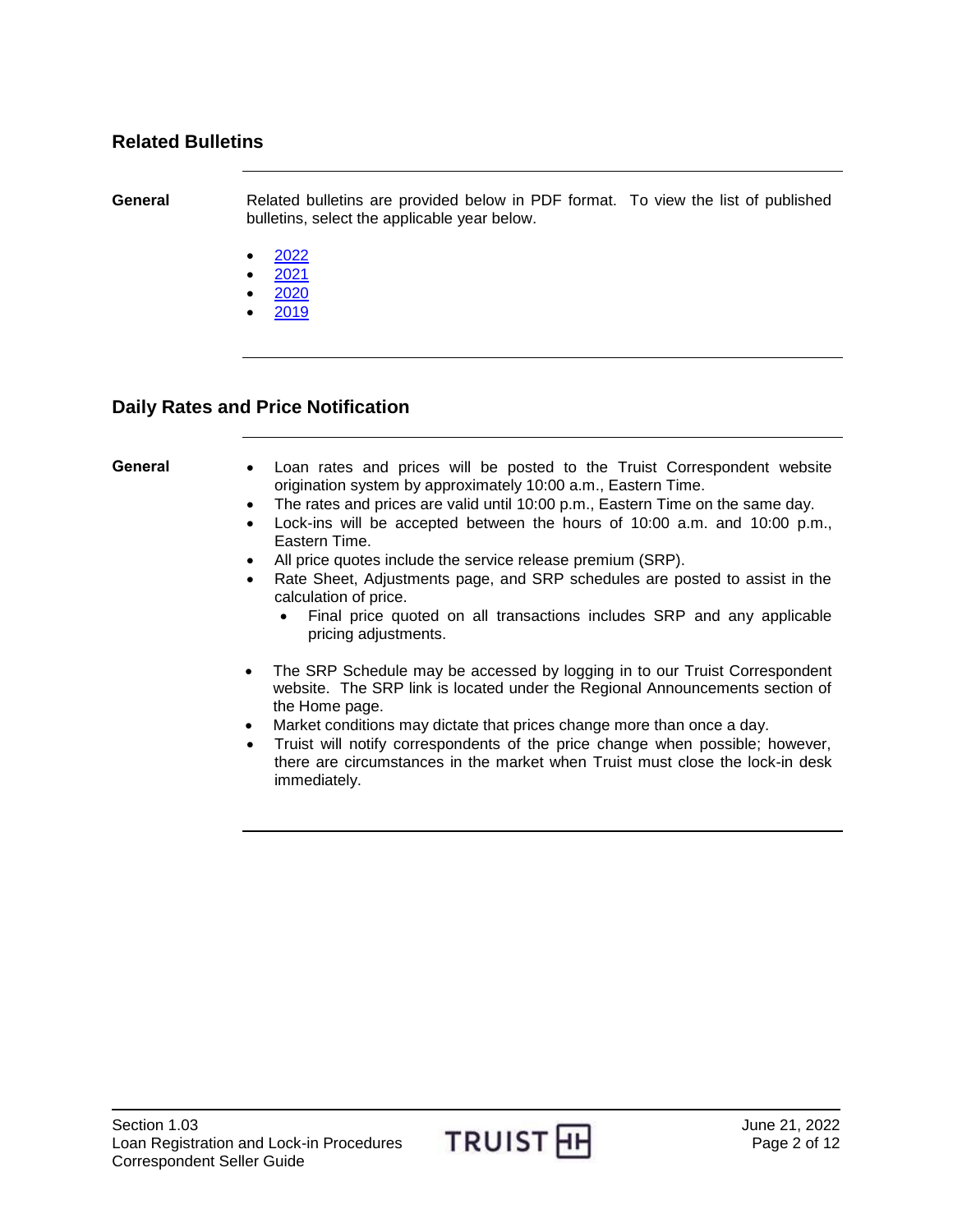# <span id="page-2-0"></span>**Lock Options and Pricing Adjustments**

<span id="page-2-1"></span>

| <b>Extended Lock</b><br><b>Option</b> | The extended lock-in option allows lock protection for up to 270 days.<br>$\bullet$<br>The extended lock-in option is not available on transactions where the subject<br>$\bullet$<br>property is located in the state of Illinois.<br>Extended Locks may be withdrawn the same day as the lock without penalty.<br>٠<br>Loans withdrawn after the initial lock date are subject to paying the upfront fee.                                                |
|---------------------------------------|------------------------------------------------------------------------------------------------------------------------------------------------------------------------------------------------------------------------------------------------------------------------------------------------------------------------------------------------------------------------------------------------------------------------------------------------------------|
|                                       | <b>Hard Locks</b><br>Refer to Rate Sheet and Adjustments page.<br>$\bullet$                                                                                                                                                                                                                                                                                                                                                                                |
|                                       | <b>Rate Cap with Float Down Option</b><br>The rate cap with float down option offers rate protection up to 270 days with a one-<br>time float down option.<br>To establish the capped rate, the lender locks their rate at above the 60-day<br>$\bullet$<br>market rate.<br>If the market improves, the lender may exercise the one time float down option<br>$\bullet$<br>and relock the loan on the current 60-day price. The applicable float down rate |
|                                       | adjustment will be added to the 60 day pricing.<br>The float down option may only be exercised when the loan is within 45 days of<br>$\bullet$<br>delivery to Truist.<br>The expiration date is the original expiration date or 45 days, whichever comes<br>$\bullet$<br>first.                                                                                                                                                                            |
|                                       | The applicable upfront fee is refundable to the lender should they close and fund<br>$\bullet$<br>the loan.<br>Rate Cap and Float Down Options are not available on High Ralance products                                                                                                                                                                                                                                                                  |

Rate Cap and Float Down Options are not available on High Balance products.

*Reference*: See subtopic **Upfront Commitment Fees** for additional information.

Refer to Rate Sheet and Adjustments page for adjustments and upfront fees.

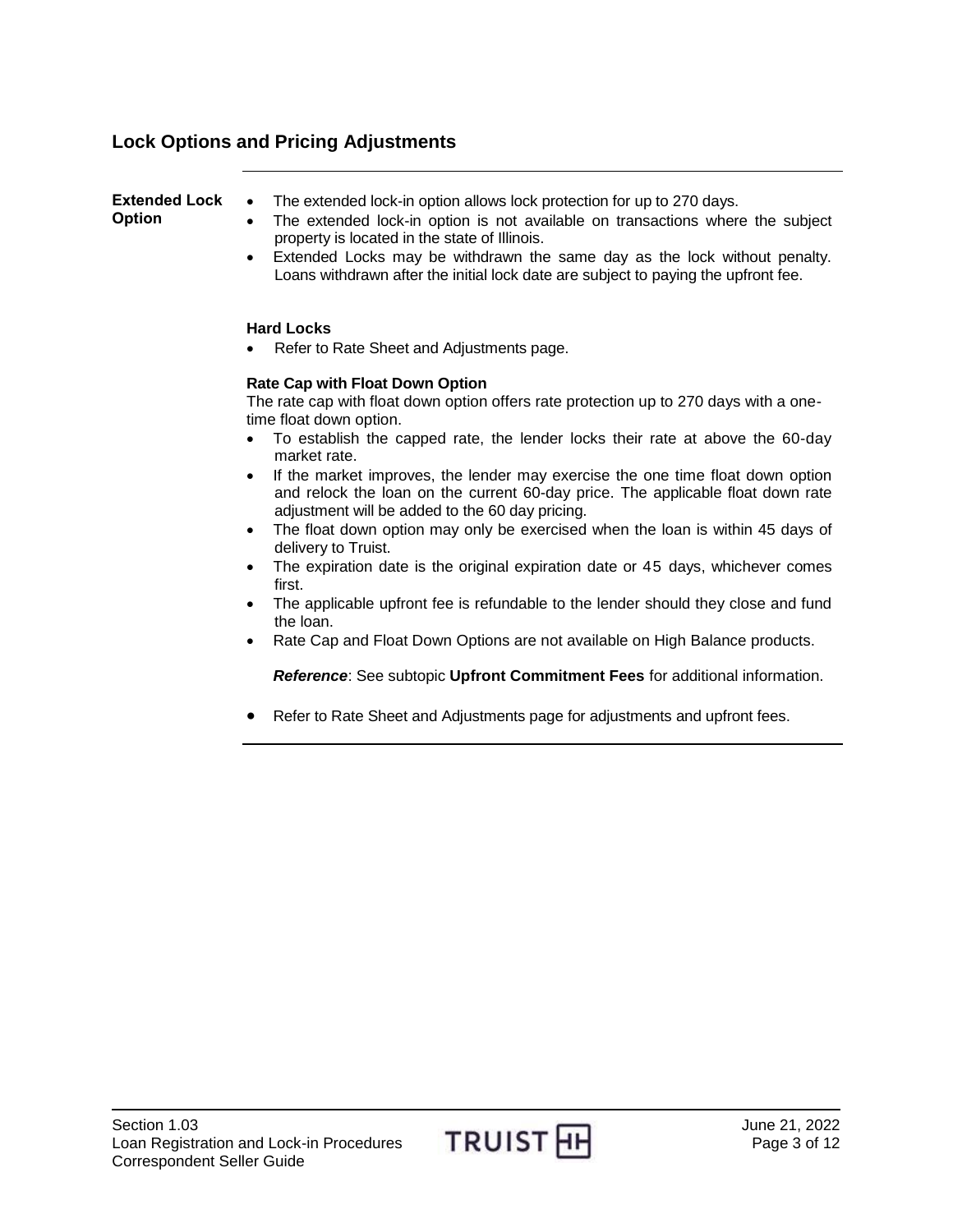# **Lock Options and Pricing Adjustments,** continued

<span id="page-3-1"></span><span id="page-3-0"></span>

| <b>Upfront</b><br><b>Commitment</b><br><b>Fees</b> | All upfront commitment fees are due to Truist within five (5) business days of<br>lock-in.<br>In order to be properly credited, the fees must be remitted separately from other<br>documentation, in an envelope clearly marked "Mail Code: 301-40-05-55, Attn:<br>Correspondent Billing, Extended Locks, 1001 Semmes Avenue, Richmond, VA<br>23224." The Truist Lock Desk will not be responsible for checks sent to other<br>departments of Truist that are not properly marked. Failure to adhere to this<br>policy will result in loss of the extended lock.<br>Expiration dates include the delivery times.<br>The entire upfront fee is refundable only in the event of credit or appraisal denial.<br>Loans that are delivered AFTER the expiration date forfeit the upfront fee.<br>$\bullet$ |
|----------------------------------------------------|-------------------------------------------------------------------------------------------------------------------------------------------------------------------------------------------------------------------------------------------------------------------------------------------------------------------------------------------------------------------------------------------------------------------------------------------------------------------------------------------------------------------------------------------------------------------------------------------------------------------------------------------------------------------------------------------------------------------------------------------------------------------------------------------------------|
| <b>Eligible</b><br><b>Products</b>                 | Agency Fixed<br>The ARM Alternative<br>FHA/VA Fixed<br>$\bullet$                                                                                                                                                                                                                                                                                                                                                                                                                                                                                                                                                                                                                                                                                                                                      |

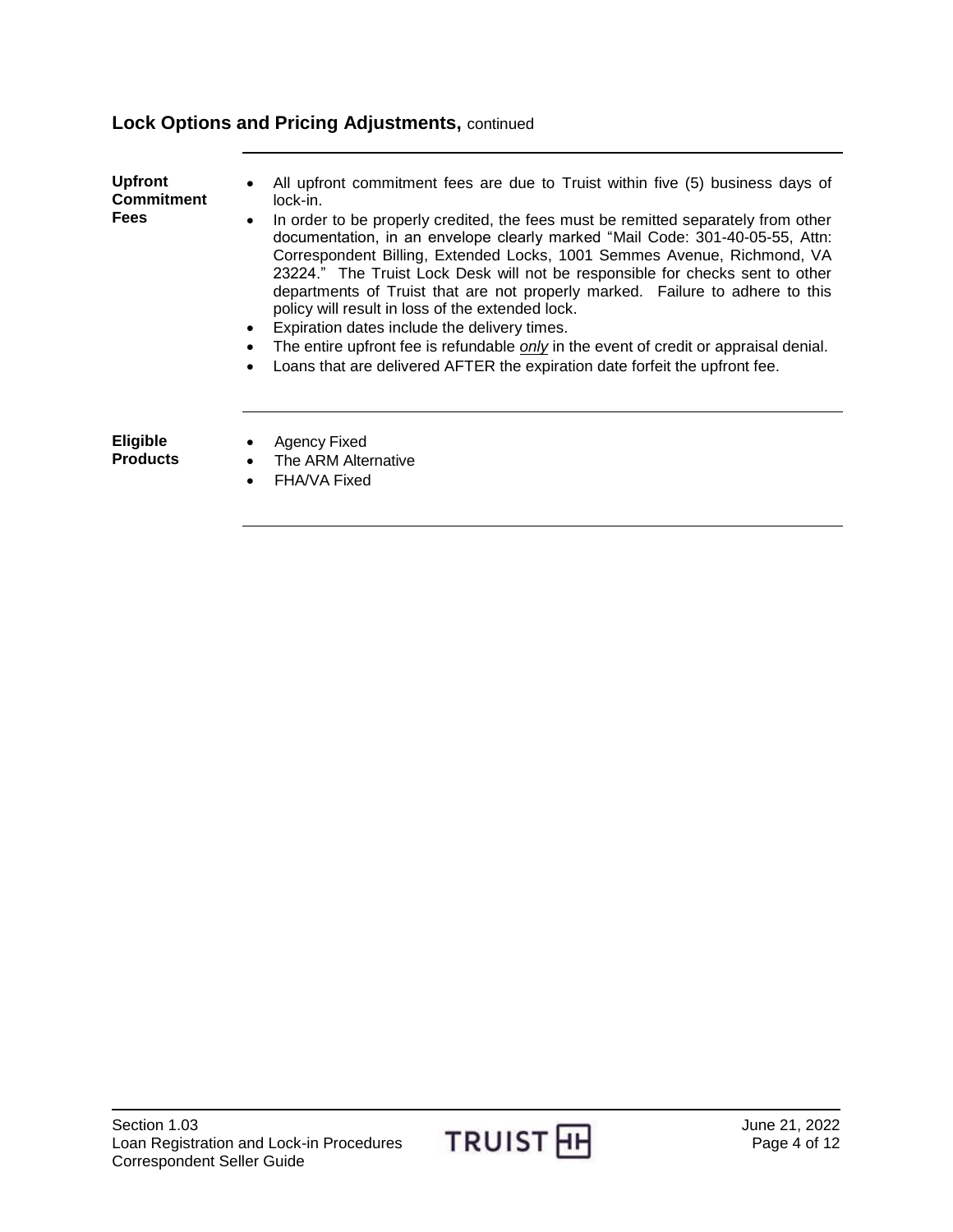# <span id="page-4-0"></span>**Loan Registration and Lock-in Procedures**

<span id="page-4-2"></span><span id="page-4-1"></span>

| General                      | Correspondent lenders have three (3) options for registering and/or locking<br>loans:<br>Truist Correspondent website,<br>$\bullet$<br>telephone, or<br>$\bullet$<br>facsimile.<br>$\bullet$<br>The Registration/Lock-in Form (COR 0001) must be used to transmit application<br>$\bullet$<br>data and lock-in information via fax. Correspondent lenders may also telephone<br>the Truist Lock Desk to register and/or lock-in a loan.<br>Additionally, the following loan registration and lock-in policies apply:<br>$\bullet$<br>all loans must be registered prior to submission for underwriting,<br>all loans must have a registered lock-in no later than one (1) business day<br>$\bullet$<br>prior to delivery, and<br>all loans must be locked in separately.<br>$\bullet$ |
|------------------------------|---------------------------------------------------------------------------------------------------------------------------------------------------------------------------------------------------------------------------------------------------------------------------------------------------------------------------------------------------------------------------------------------------------------------------------------------------------------------------------------------------------------------------------------------------------------------------------------------------------------------------------------------------------------------------------------------------------------------------------------------------------------------------------------|
| <b>Escrow Waiver</b><br>Fees | Escrow waiver fees vary according to loan product and state.<br>٠<br>Actual cost of the escrow waiver can be found in the Truist Correspondent SRP<br>$\bullet$<br>Schedule.<br>Products that permit a waiver of escrows have two SRP values listed on the SRP<br>٠<br>Schedule:<br>The first value is labeled "Loans with Escrows."<br>The second value is "Loans without Escrows."<br>The difference in the two SRP Schedules provided is the actual cost of the<br>$\bullet$<br>escrow waiver for that product and state.<br>If partial or full escrows are being waived, the "Loans without Escrows" SRP<br>٠<br>value from the schedule must be used.<br>The use of a fixed cost for escrow waivers was replaced with the rollout of the<br>٠<br>SRP Schedule.                   |
|                              | Note:<br>The SRP Schedule may be accessed by logging in to our Truist<br>The SRP link is located under the Regional<br>Correspondent website.<br>Announcements section of the Home page.<br>Reference: See General Section 1.08: Loan Delivery and Purchase Review for more<br>information regarding waiver of escrows.                                                                                                                                                                                                                                                                                                                                                                                                                                                               |
| <b>Confirmations</b>         | Lock-in confirmations are available to Correspondent lenders online.<br>If a lock-in confirmation is not received, contact the Truist Lock Desk.<br>$\bullet$<br>It is the Correspondent lender's responsibility to review each lock-in confirmation<br>$\bullet$<br>for accuracy.<br>If any discrepancies are noted, please contact the Truist Lock Desk immediately.<br>$\bullet$<br>Truist recommends Correspondent lenders provide borrowers with a lock-in<br>٠<br>disclosure to protect them in an upward rate environment.                                                                                                                                                                                                                                                     |

<span id="page-4-3"></span>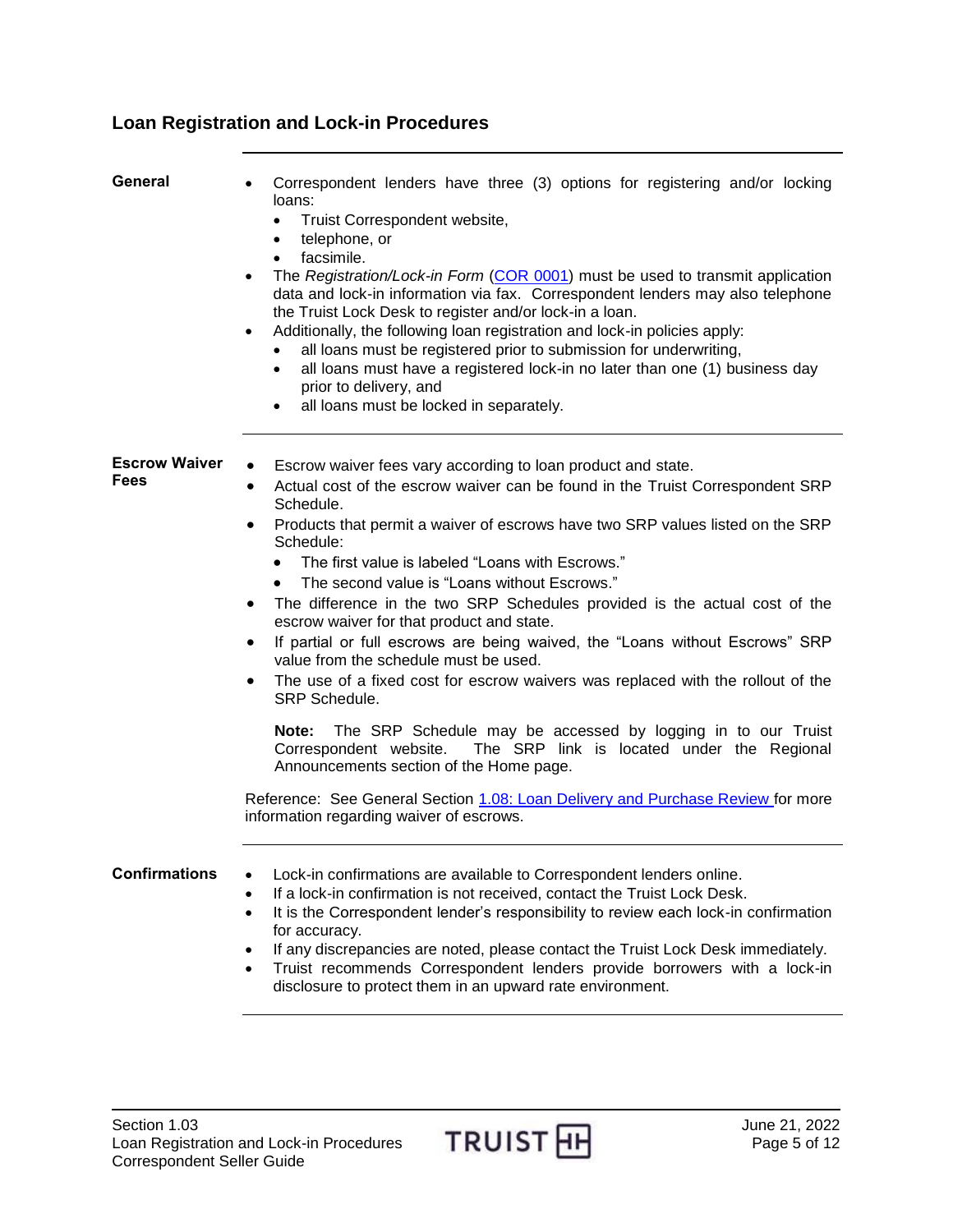<span id="page-5-1"></span><span id="page-5-0"></span>

| <b>CRA Incentive and</b><br><b>Verification</b> | <b>Target Area</b><br>$\bullet$<br>steps: | Loan eligibility for CRA Incentive is limited to Truist Bank's Community<br>Reinvestment Act (CRA) assessment areas. It is also based on the subject<br>property being located in a low-or-moderate income census tract or the<br>borrower's income being equal to or lower than Truist's maximum allowable<br>income level for the property county.<br>Truist's assessment areas are NOT located in all areas of the states.<br>To determine if your loan qualifies for the incentive(s), take the following |
|-------------------------------------------------|-------------------------------------------|---------------------------------------------------------------------------------------------------------------------------------------------------------------------------------------------------------------------------------------------------------------------------------------------------------------------------------------------------------------------------------------------------------------------------------------------------------------------------------------------------------------|
|                                                 | <b>Step</b>                               | <b>Action</b>                                                                                                                                                                                                                                                                                                                                                                                                                                                                                                 |
|                                                 | 1                                         | Go to http://www.truistgeocoder.com/                                                                                                                                                                                                                                                                                                                                                                                                                                                                          |
|                                                 | 2                                         | Enter Password: CORRES                                                                                                                                                                                                                                                                                                                                                                                                                                                                                        |
|                                                 | 3                                         | Input your borrower's annual income and property address                                                                                                                                                                                                                                                                                                                                                                                                                                                      |
|                                                 | 4                                         | You will receive either a "Qualified" or "not-Qualified" value                                                                                                                                                                                                                                                                                                                                                                                                                                                |
|                                                 | 5                                         | If "Qualified," lock your loan at LendingSpace                                                                                                                                                                                                                                                                                                                                                                                                                                                                |
|                                                 | 6                                         | Complete the CRA Census Tract Verification Form (COR<br>0560A),<br>required. Email<br>if<br>completed<br>form<br>to<br>SunTrust.Corr.CRA@suntrust.com within 48 hours of loan being                                                                                                                                                                                                                                                                                                                           |

 If the form is received within 48 hours of lock, Truist will validate the information and make the appropriate price adjustment.

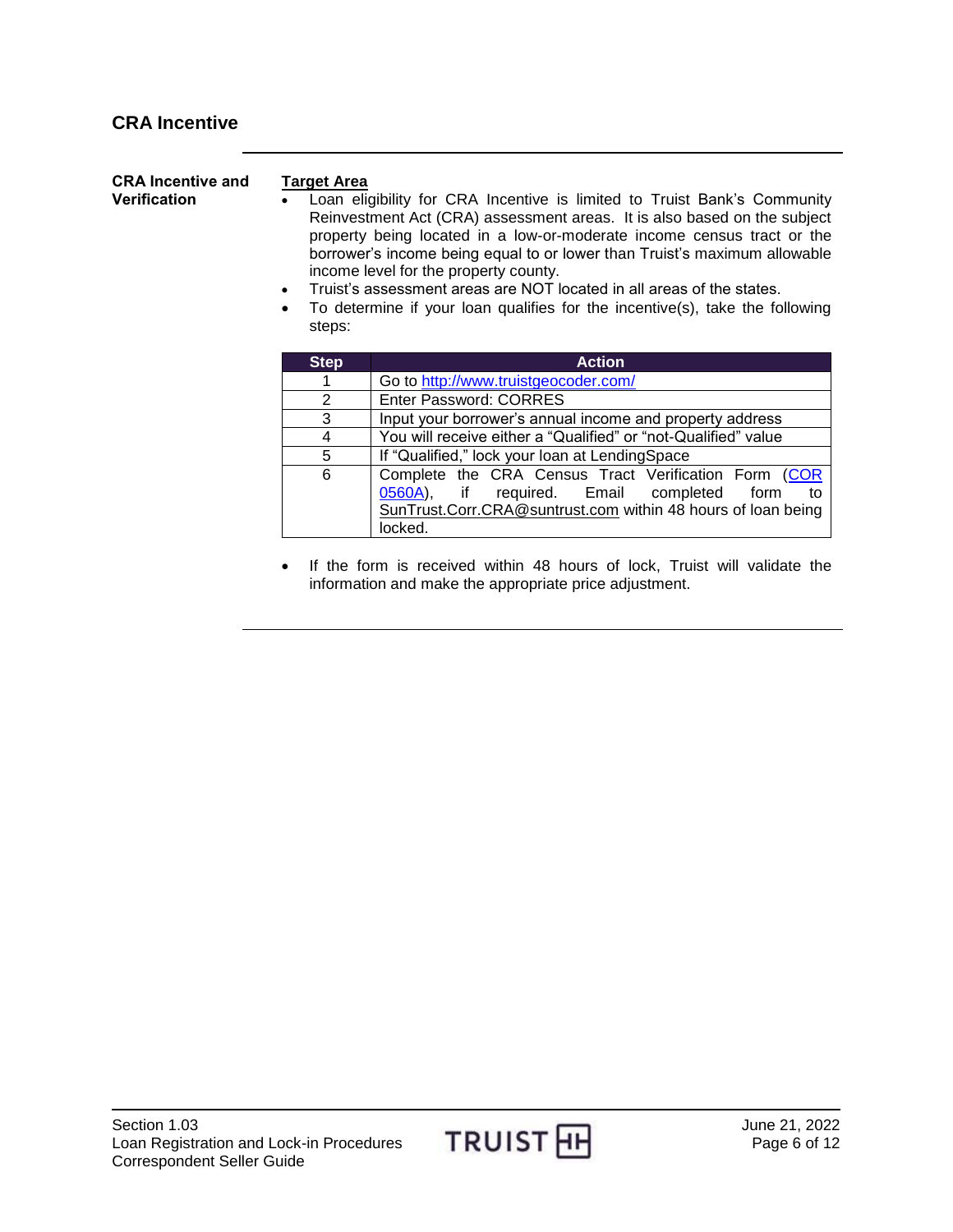## <span id="page-6-0"></span>**Lock-in Terms**

<span id="page-6-1"></span>**General** Lock-in terms are available in 7, 15, 30, 45, 60, and 75 day terms.

- Exact terms available will vary according to the product and, depending on the loan program, the price will be established for the actual term of the lock-in (refer to the daily quote sheet for specific product terms).
- A lock-in will establish the purchase price and the terms of the loan, subject to the terms and conditions in the correspondent seller guide.
- "Best efforts" delivery is expected on all locked loans. The correspondent lender must make every effort to close the loan according to the terms of the lock-in.
- If the borrower changes the type of loan requested, so that the terms of the loan no longer agree with the terms of the lock-in, the correspondent lender must notify the Truist Lock Desk and the loan will be re-priced.
- Loan delivery to Truist is "mandatory" on closed loans that are locked with Truist.
- It is an event of default, under the Correspondent Loan Purchase Agreement, if a loan subject to a "best efforts" lock-in closes, but is not delivered to Truist. In the event of such a default, notwithstanding the remedies outlined in the Purchase Agreement, Truist may charge the correspondent lender a pair off penalty. The pair off penalty will not be less than the quoted loan price on the expiration date of the lock-in less the lock-in price, with a minimum penalty of one eighth of one percent (.125%) of the loan principal.
- If a locked-in loan is withdrawn, an audit will be completed to verify that the borrower has withdrawn the loan.

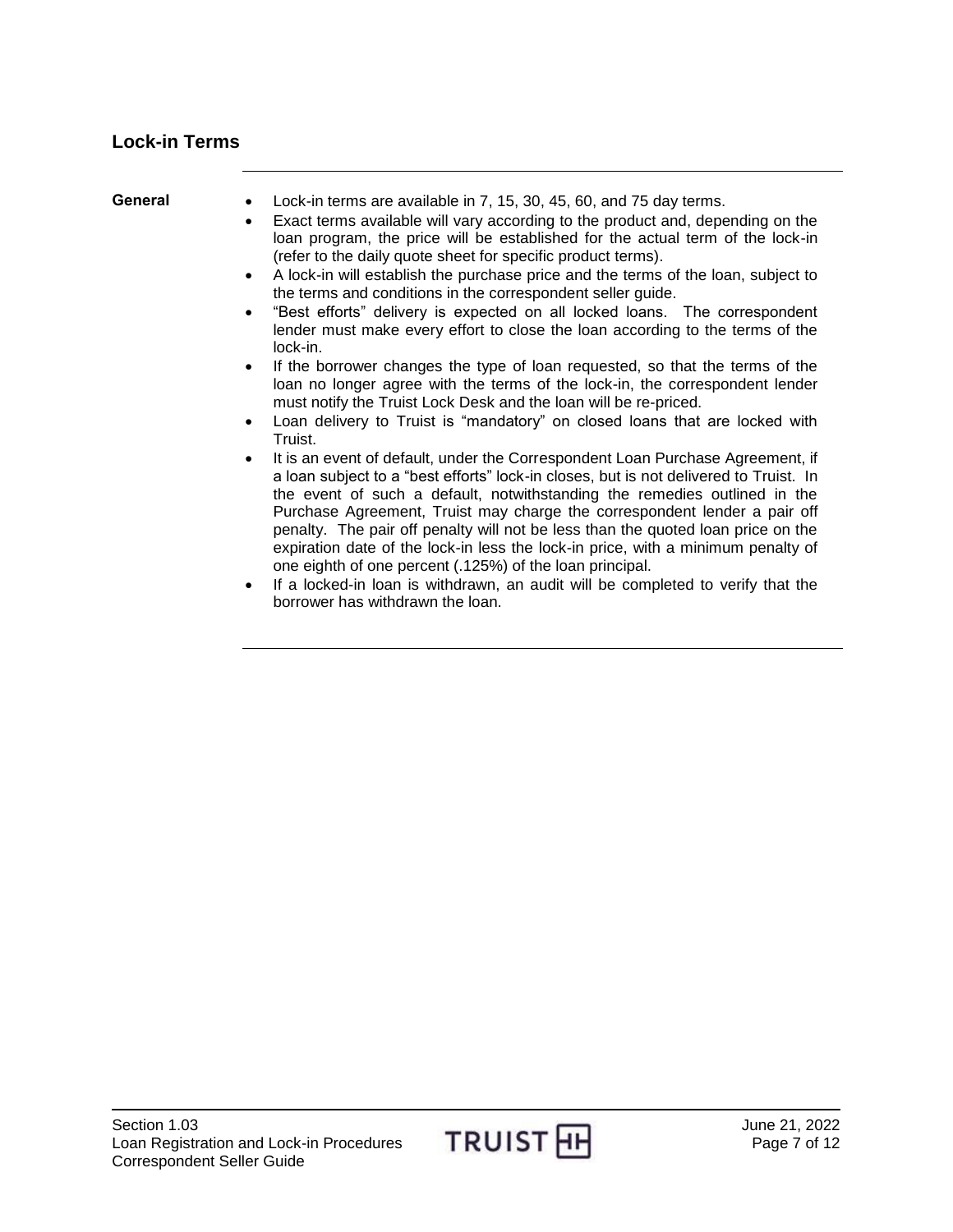## <span id="page-7-0"></span>**Expired Lock-Ins and Lock-In Extensions**

<span id="page-7-1"></span>

| <b>Expired Lock-</b><br>ins | If the original lock-in term expires before the loan is delivered, the loan will be<br>$\bullet$<br>subject to re-pricing.                                                                                             |
|-----------------------------|------------------------------------------------------------------------------------------------------------------------------------------------------------------------------------------------------------------------|
|                             | If a correspondent lender is aware of a loan that will not meet the delivery date,<br>$\bullet$<br>the Truist Lock Desk should be contacted prior to the expiration date.                                              |
|                             | If the loan has expired, or a withdrawn loan is reactivated, a one-time Rate lock<br>$\bullet$<br>"Relock" will be granted under the following terms:                                                                  |
|                             | the original lock expiration date is expired at the time of the request,<br>maximum day relock of 15 or 30 days,                                                                                                       |
|                             | the rate and price of the relock will be determined by using the "worse case"<br>pricing" rule based off of the current lock pricing period (refer to the<br>Relocks topic for additional guidance), and               |
|                             | the loan must meet guidelines in place at time of the relock or extension.<br>If the original lock is expired, the locked loan may return to "float status" at no<br>$\bullet$<br>extra cost if the following applies: |
|                             | The original lock has expired by greater than thirty (30) days.                                                                                                                                                        |
|                             | Once a loan has been expired for thirty (30) days, the loan will automatically be<br>$\bullet$<br>withdrawn from Truist's pipeline.                                                                                    |
|                             | All exceptions to pricing policies are negotiated on a case-by-case basis.<br>$\bullet$                                                                                                                                |
|                             | The following products are eligible for lock extensions:<br>$\bullet$                                                                                                                                                  |
|                             | Fannie Mae/Freddie Mac<br>$\bullet$                                                                                                                                                                                    |
|                             | FHA/VA/RD (fixed rate only)<br>$\bullet$<br>Key Loan Program                                                                                                                                                           |
|                             |                                                                                                                                                                                                                        |
|                             |                                                                                                                                                                                                                        |

#### <span id="page-7-2"></span>**Extension Fees** If delivery is not made after the 60 days of total extensions, the loan is subject to worse case pricing. See below for extension periods and fees:

| <b>Extension Period</b> | <b>Extension Fee</b>                       |
|-------------------------|--------------------------------------------|
| 1 Day                   | 0.02%                                      |
| 2 Days                  | 0.04%                                      |
| 3 Days                  | 0.06%                                      |
| 4-60 Days               | .020 for each additional day up to 60 days |

### **Notes:**

- All extensions are cumulative. Correspondent lenders may have extensions not to exceed a total of sixty (60) days.
- Policies are subject to change without notice.
- Correspondent lenders may contact the Truist Lock-In and Registration Desk for further information at 800-382-2111.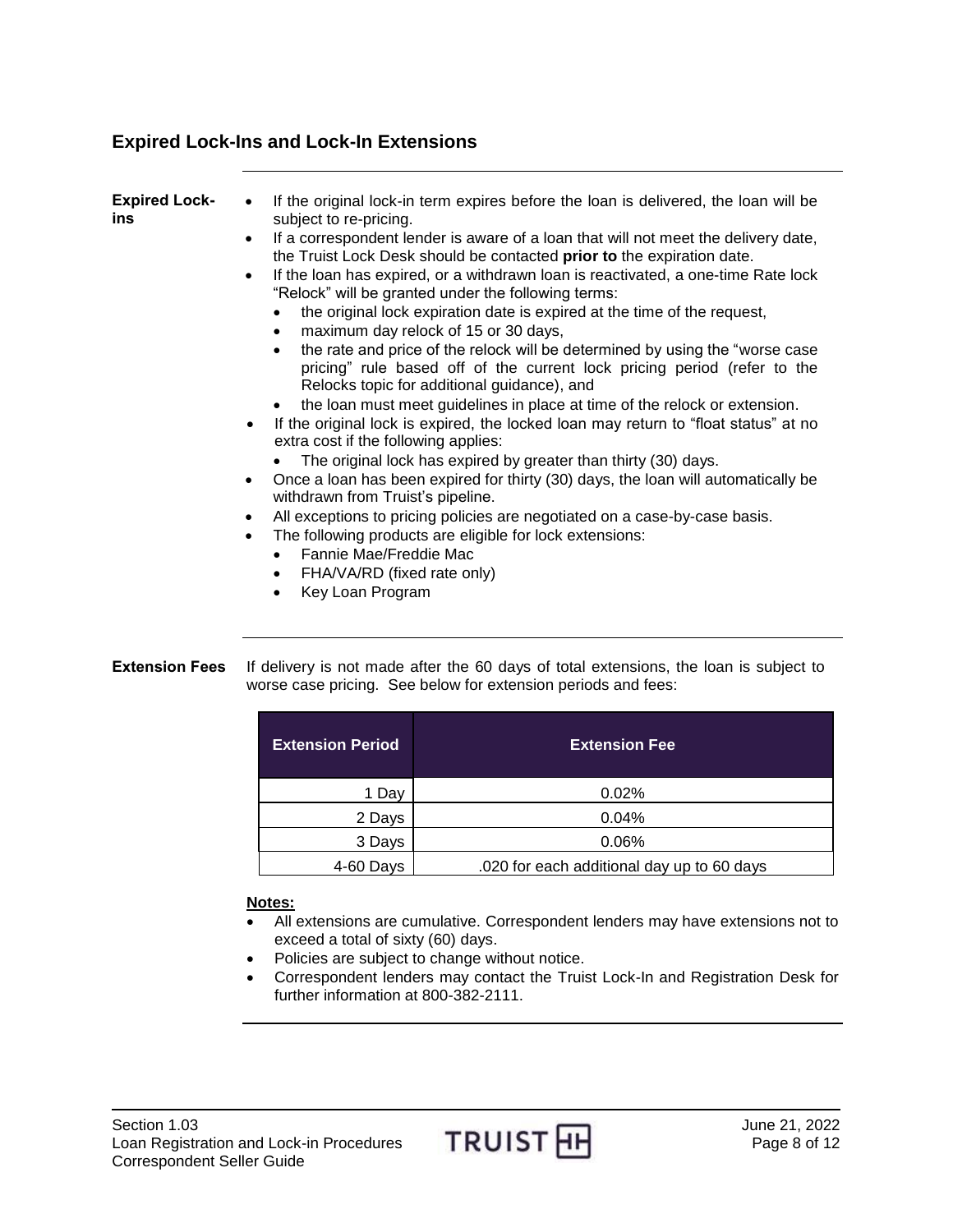# <span id="page-8-0"></span>**Fallout Loans**

<span id="page-8-1"></span>

| General | Truist's ability to offer competitive pricing is directly affected by our customer's<br>$\bullet$<br>ability to manage their fallout ratios. Fallout occurs when a loan is not<br>delivered according to the lock-in terms. A loan is considered a fallout loan if:<br>the lock-in expired prior to the loan delivery,<br>the loan was denied,<br>$\bullet$<br>the loan was withdrawn, or<br>$\bullet$                                                                                                                       |
|---------|------------------------------------------------------------------------------------------------------------------------------------------------------------------------------------------------------------------------------------------------------------------------------------------------------------------------------------------------------------------------------------------------------------------------------------------------------------------------------------------------------------------------------|
|         | for any reason the loan did not close according to the lock-in terms.<br>Correspondent lenders are responsible for notifying the Truist Lock Desk within<br>$\bullet$<br>one (1) business day if a loan falls out due to denial or withdrawal.<br>During any sixty (60) day period, fallout loans are measured by dollar amount,<br>and by the number of successful deliveries versus unsuccessful deliveries.<br>Fallout loans must not exceed thirty-five percent (35%) of all loans subject to a<br>$\bullet$<br>lock-in. |
|         | A Correspondent lender's failure to maintain the amount of fallout loans within<br>$\bullet$<br>these limits may cause Truist to terminate the Correspondent Loan Purchase<br>Agreement.                                                                                                                                                                                                                                                                                                                                     |
|         | Truist reserves the right to charge a pair off fee for any locked loan that is not<br>$\bullet$<br>delivered to Truist.                                                                                                                                                                                                                                                                                                                                                                                                      |
|         | The pair off fee is calculated by taking the difference in original price and<br>$\bullet$<br>current market and multiplying that figure times the loan amount.                                                                                                                                                                                                                                                                                                                                                              |

The minimum pair off fee is .125 of a point.

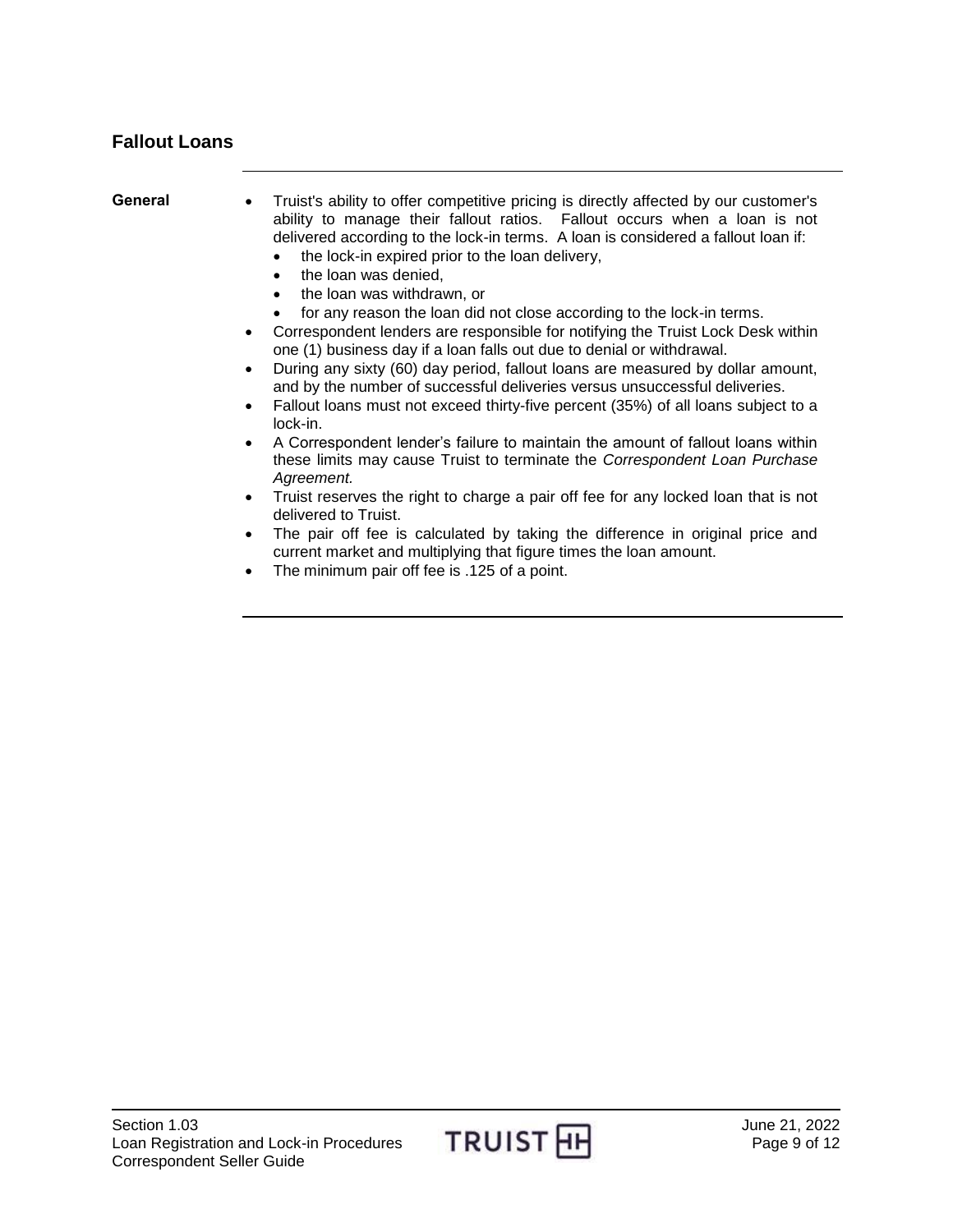### <span id="page-9-0"></span>**Relock**

<span id="page-9-1"></span>General If the original lock has expired 15 and 30 day relocks are available at a cost of worst case between the original and current rate/price plus all applicable program adjustors.

#### **15 Day Relock**:

Determine the rate and price of the relock by using the worst case between current market and original rate/price, plus all applicable program adjustors including the .10 relock adjustment for a 15 day relock.

#### **30 Day Relock**:

Determine the rate and price of the re-lock by using the worst case between current market and original rate/price, plus all applicable program adjustors including the .150 relock adjustment for a 30-day relock.

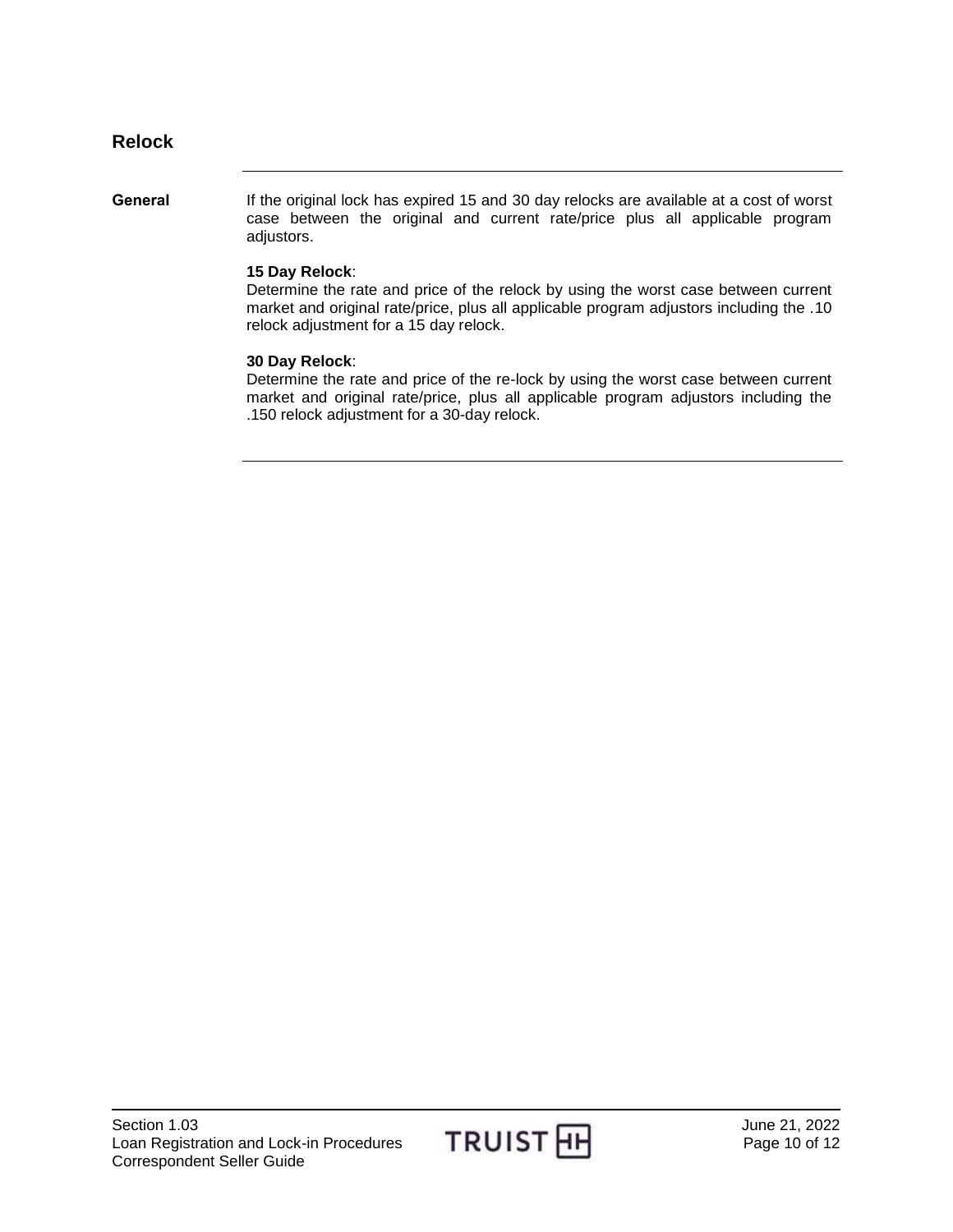# <span id="page-10-0"></span>**Re-pricing**

<span id="page-10-2"></span><span id="page-10-1"></span>

| Re-pricing            | A locked-in loan may require re-pricing for several reasons including but not<br>limited to the following:<br>an expired lock-in or failure to deliver the closing package by the lock-in<br>expiration date, or<br>a loan that has been pended for purchase for an extended period of time.<br>If the re-pricing of an expired lock-in is requested, the price will never be better<br>$\bullet$<br>than the original lock-in rate or price. All exceptions to pricing policies are<br>negotiated on a case-by-case basis.<br>If the loan is re-priced, the purchase price will decrease a minimum of one<br>eighth of one percent (.125%) in points or the difference between the purchase<br>price and current market price.<br>The loan must meet guidelines in place at time of the re-pricing.<br>$\bullet$<br>A borrower may change the loan program applied for and receive a new<br>$\bullet$<br>current lock-in only if the loan has been denied under the terms for which the<br>applicant originally applied. A new 60-day lock-in may be made under a new<br>program at current rates and points. Before a new lock-in can be entered, the<br>Truist Lock Desk must be contacted.<br>If the borrower chooses voluntarily (not the result of a loan denial) to change<br>$\bullet$<br>the loan product, thereby affecting the lock-in, the Truist Lock Desk will<br>authorize a new lock-in at the higher of the price being quoted for the new<br>product at the time of application or the current price for the new product. The<br>expiration date will remain unchanged from the previous lock-in. |
|-----------------------|---------------------------------------------------------------------------------------------------------------------------------------------------------------------------------------------------------------------------------------------------------------------------------------------------------------------------------------------------------------------------------------------------------------------------------------------------------------------------------------------------------------------------------------------------------------------------------------------------------------------------------------------------------------------------------------------------------------------------------------------------------------------------------------------------------------------------------------------------------------------------------------------------------------------------------------------------------------------------------------------------------------------------------------------------------------------------------------------------------------------------------------------------------------------------------------------------------------------------------------------------------------------------------------------------------------------------------------------------------------------------------------------------------------------------------------------------------------------------------------------------------------------------------------------------------------------------------------------------------------------|
| <b>Renegotiations</b> | Contact the Truist Correspondent Lock Desk to renegotiate a Key Loan<br>$\bullet$<br>program loan.<br>For loan programs other than the Key Loan program, the price on a locked<br>$\bullet$<br>loan may be renegotiated on a case-by-case basis using the following<br>requirements:<br>Once the borrower has requested the renegotiation, the Correspondent<br>lender must contact the Truist Correspondent Lock Desk to initiate the<br>renegotiation.<br>Only one rate renegotiation per loan is allowed.<br>The market must have moved more than 0.500 in price from the original<br>$\bullet$<br>lock date in order for a rate renegotiation to occur.<br>A rate decrease of at least .125% is required.<br>Lock extensions on a renegotiated loan will be permitted using existing<br>lock extension fees.<br>The pricing offered on the renegotiation will not exceed the originally<br>٠<br>locked price.<br>The rate renegotiation offer is calculated by splitting the market difference<br>not to exceed the original price of the loan.<br>Click here to access Renegotiation Request form COR 0002.                                                                                                                                                                                                                                                                                                                                                                                                                                                                                                    |